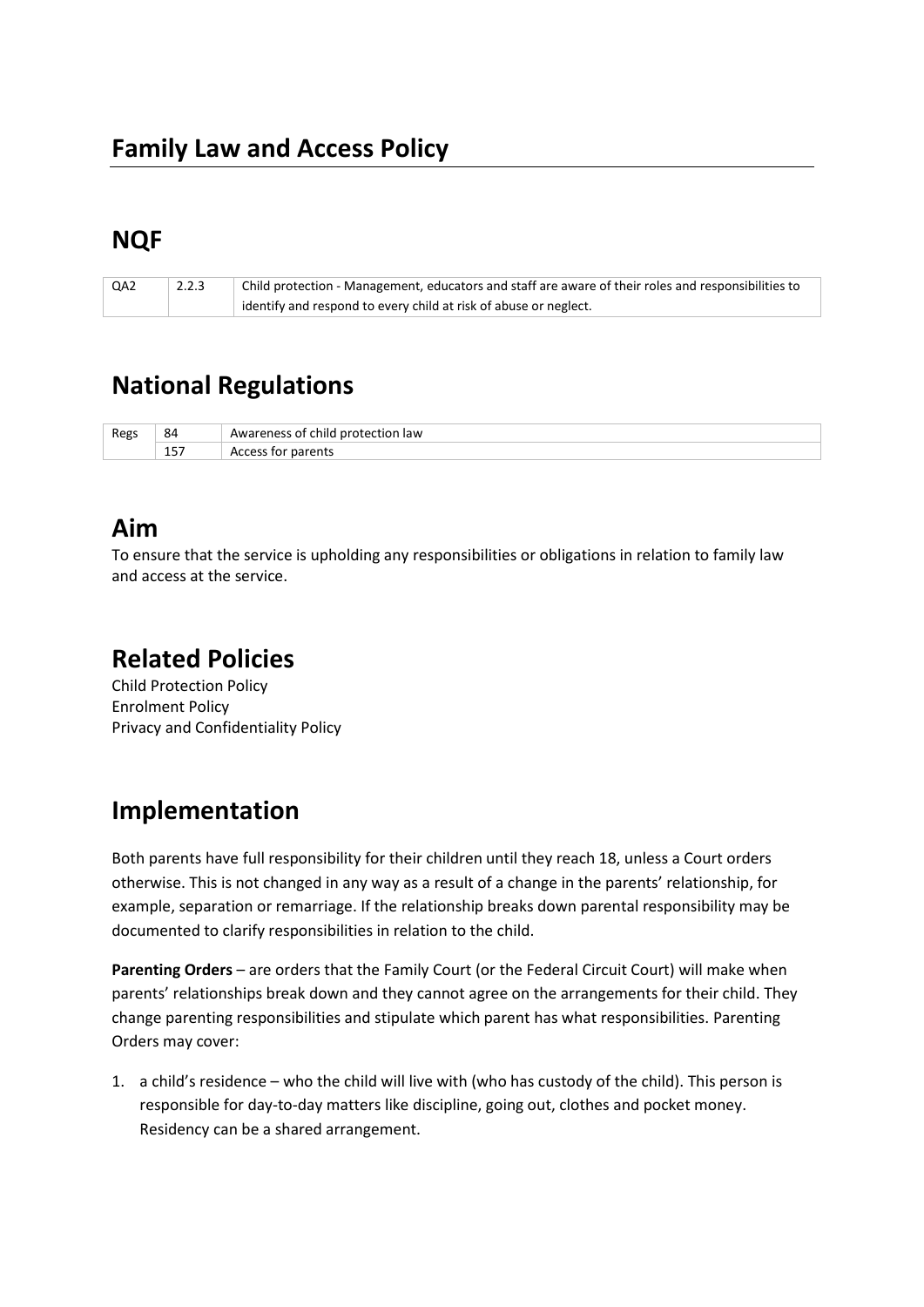- 2. A child's contact arrangements when a child may have contact with a non-custodial parent or anyone else who plays an important part in their life eg grandparents (contact can either be face to face, or by phone, letters)
- 3. Child Maintenance who provides financial support for a child
- 4. Specific Issues –any other aspect of parental responsibility (this may include the day-to-day care, welfare and development of a child, issues relating to religion, education, sport, or other specific issue)

**Parenting Orders by Consent/Parenting Plans –** Where parents agree on the arrangements for their child despite their relationship breaking down, they can apply to the Court for a "parenting order by consent" or they can enter into a written Parenting Plan which records the agreed arrangement.

The Approved Provider or Nominated Supervisor will:

- ensure parents provide copies of any parenting orders or plans during the child's enrolment
- request/remind parents to provide copies of any new or revised orders or plans
- ensure educators, staff and volunteers understand and comply with any parenting orders or parenting plans, in particular know with whom the child lives, who they may have contact with and any other specific legal rights and responsibilities set out in the documents. Services have a legal responsibility to ensure children only leave the Service with the permission of the custodial parent (or in accordance with the orders/plans)
- contact the custodial parent and if necessary the Police if a person who is not authorised to collect the child wishes to take the child and will not leave. The child will remain at the Service

The Approved Provider, Nominated Supervisor and educators will not allow a parent to enter the service premises if they reasonably believe this would contravene a court order.

## **Sources**

**[www.familycourt.gov.au](http://www.familycourt.gov.au/)** Law Council of Australi[a www.familylawsection.org.au](http://www.familylawsection.org.au/) **Family Law Act 1975 Education and Care National Regulations 2011 National Quality Standard**

## **Review**

The policy will be reviewed annually by:

- Management
- Employees
- Families